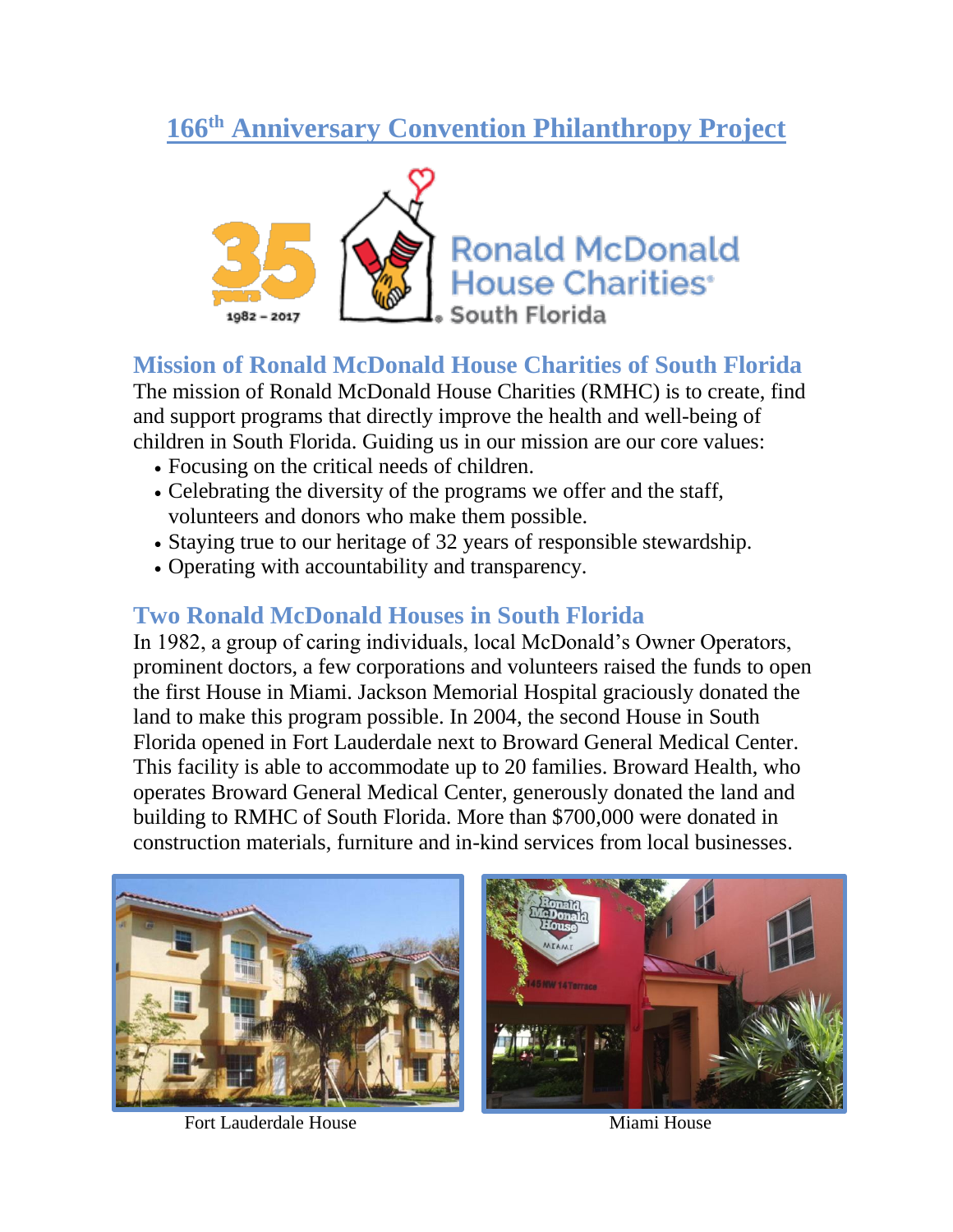# **The Grand Convention Philanthropy Project**

At Grand Convention, we will collect items from attendees to donate to both [Ronald McDonald Houses of South Florida.](https://rmhcsouthflorida.org/) The list of items the houses are registered for is provided below. The registry includes everything from washcloths to batteries, cookware to garbage bags. We will have a table to collect any items, so please make sure to bring these items with you.

Here is how **you** can contribute:

- 1. Under the [Walmart](https://www.walmart.com/lists/view-wish-list-items?id=64588dce-f86a-431b-b6c6-2c90ea053353) Registry you can purchase items and either have them shipped directly to one of the houses, either Miami or Fort Lauderdale or you can bring any of these items with you to Grand Convention.
- 2. You can also search for the registry at [www.walmart.com.](http://www.walmart.com/) First Name: RMHC Last Name: South Florida
- 3. Additionally, you can purchase gift cards to WalMart, Home Depot, Publix, Winn Dixie or a Visa Gift Card, in any amount.

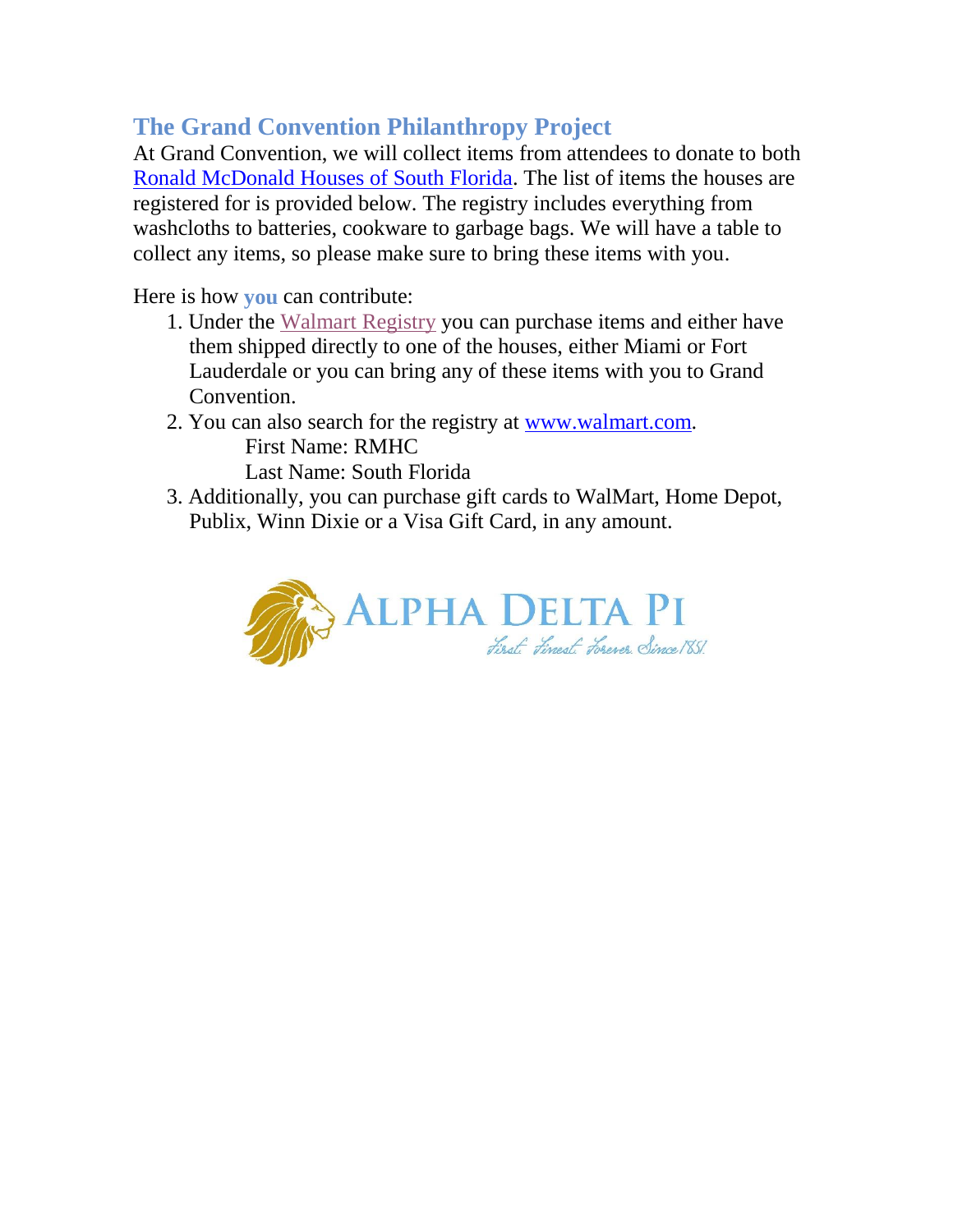

### **Ronald McDonald House Charities of South Florida Statistics**